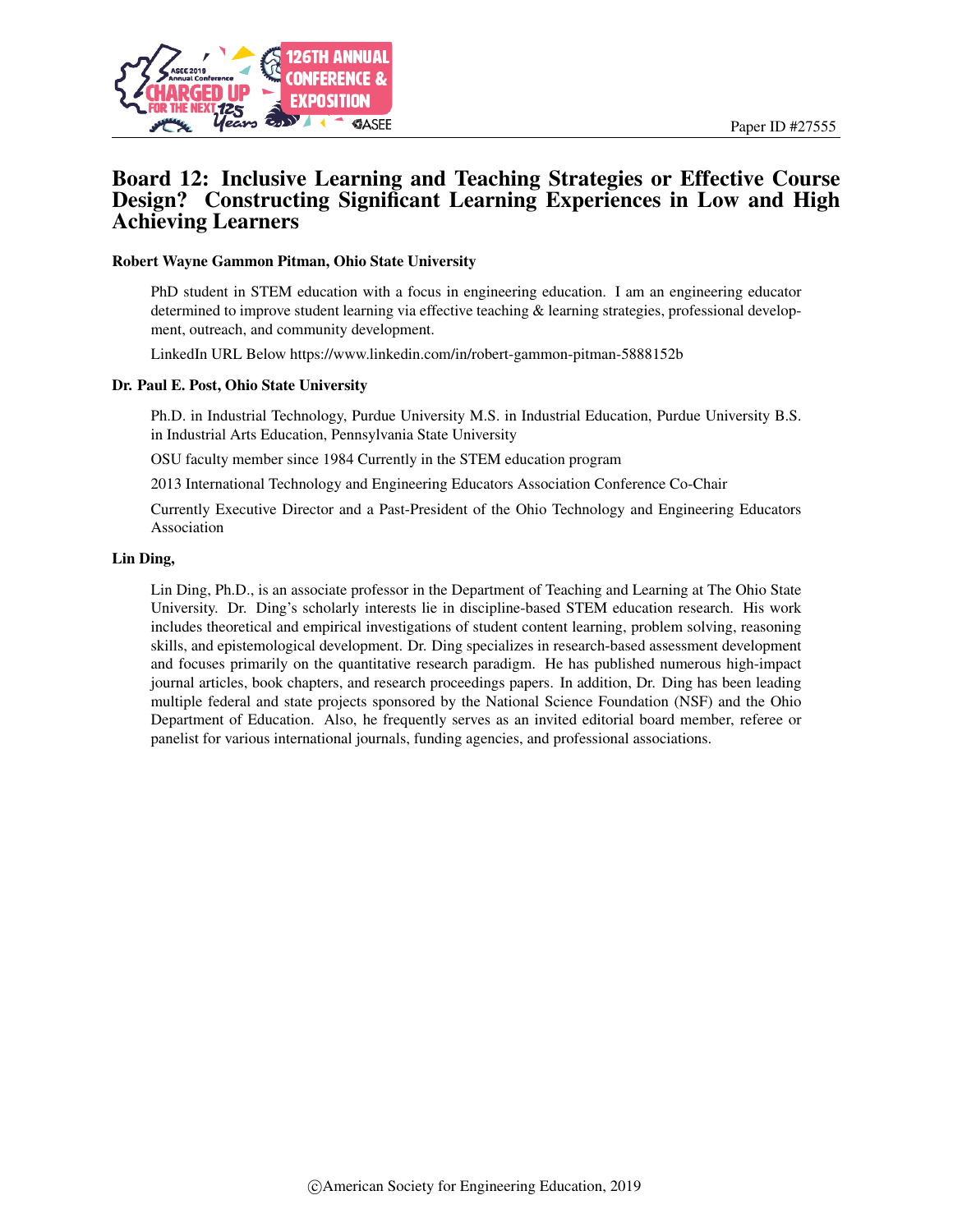**Work-in-Progress: Inclusive Learning and Teaching Strategies or Effective Course Design? Constructing Significant Learning Experiences in Low and High Achieving Learners**

### **Background**

While the percentage of Science, Technology, Engineering, and Mathematics (STEM) majors continues to decline in the United States, the ongoing shortages of under-represented groups and minorities remain for these majors and in the workforce [1-2]. Addressing diversity barriers or challenges are paramount in engineering education as racial, gender, and ethnic biases marginalize under-represented students like African Americans, students of low socio-economic status, women, and Hispanics. These negative perceptions and stereotypes of under-represented students have reportedly affected student learning and performance [3]. The lack of inclusion or having a sense of belonging can occur in the classroom from the remarks of students or instructors via student-student or student-instructor interactions. Although the instructor or a student may unintentionally state or imply stereotypes, a subtle trace can disengage underrepresented students possibly causing them to change majors. Certain instructional strategies may remove stereotypes by creating an inclusive learning environment. While the instructor initiates these strategies, it is through the joint-actions of students and teacher(s) to establish and sustain the classroom environment. One way these actions can be indicators of broadening participation in under-represented groups is through The National Science Foundation's (NSF) framework proposes indicators of Diversity and Inclusion which can be short- or long-term changes of under-represented student outcomes at the institutional and individual level [4]. At the individual level, the indicators are intellectual and social participation with peers, retention, persistence, student experiences in successfully completing courses, and attitudes like confidence in abilities). Measures of individual factors like class participation, confidence in abilities, and performance on course assignments are shaped by the instructor's teaching strategies.

Although traditional instructional practices are prominent in science, technology, engineering, and mathematics (STEM) undergraduate courses, such as lecturing, [5], students in activelearning instruction have been reported to perform better than students from traditional instruction[5]. Traditional lecturing has been reported as less effective for student learning because students are passive participants with minimal opportunity to interact and participate with instructor [6-7]. Over time, the continuous passive engagement and lack of participation are less effective for student learning versus students having a more active participatory role in purposeful activities [8].

Student engagement and their perceptions of effective instructional activities have been positively correlated with achievement (GPA), critical thinking, and retention of first-year students from different racial and ethnic backgrounds [5-6]. This study aims to deeply investigate student-instructor interactions in a first-year chemical engineering course. The following research questions seek to supplement the investigation of the class environment by better understanding students' perspectives and how they participate and interact with the instruction in a first-year chemical engineering course asking:

- 1. What are students' perceptions of effective instructional and learning strategies?
- 2. Do students' perceptions vary by performance, achievement, or group?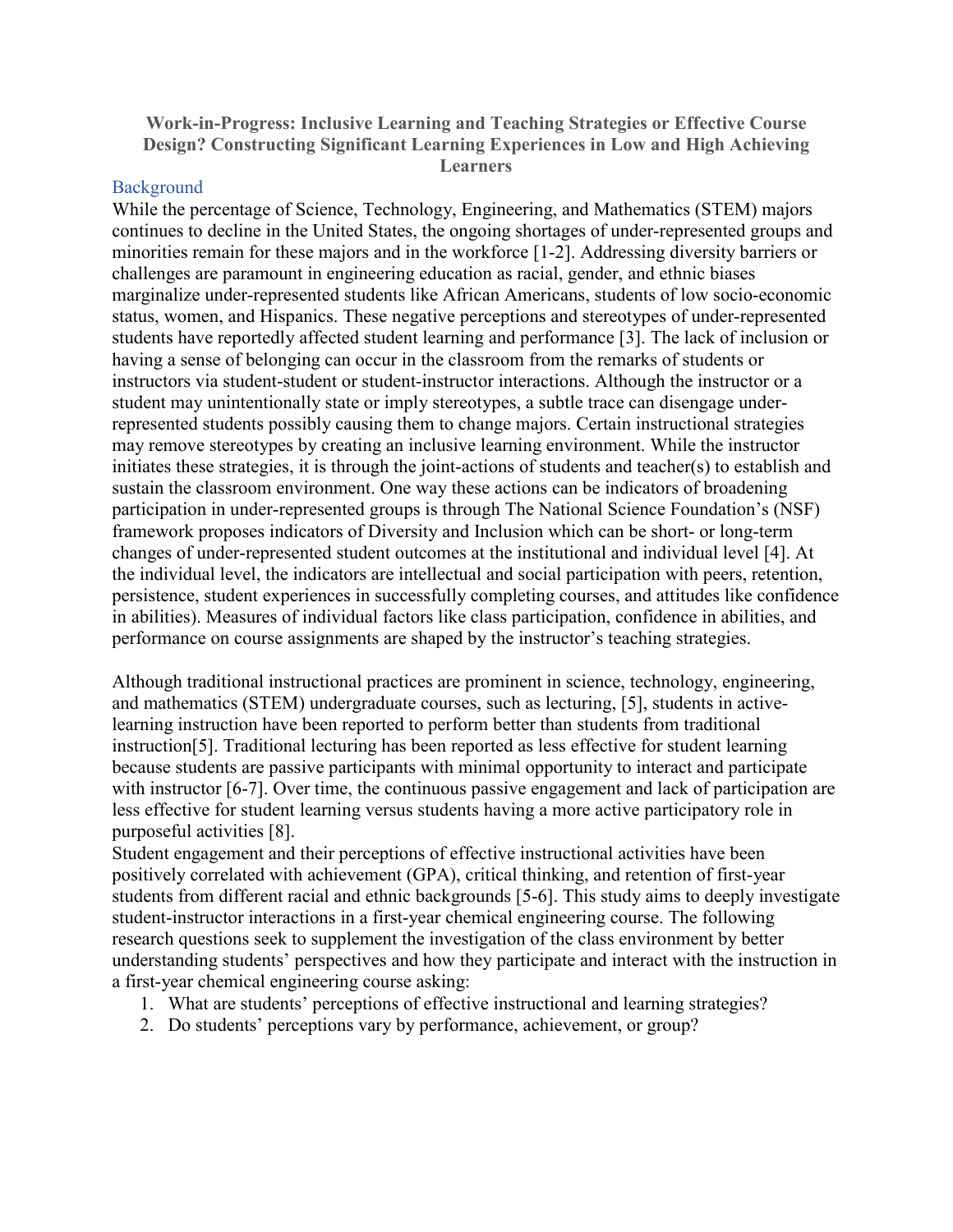While there are other strategies to establish inclusive class environments as stated in chapter 6 of *How Learning Works* [11], joint-actions like student-instructor interactions have been found to be effective in improving students' motivation [12], perceptions of being successful [13], participation in class activities [9], [10], [14].

Some factors reported discouraging motivations are competitive classroom environments and grades [14]. While grades are an evaluation of student learning inferred by the instructor, students' grades have been interpreted by students as a measure of success and achievement. Students with lower performance or grades, therefore, become less motivated and doubt their abilities to be successful in the engineering program. Other educational factors reported as discouraging to students' motivation were time commitment on course tasks and the quality of teaching with large effects for female than male students [14]. Although grades reflect students' competence and indicate growing opportunities, how students interpret the grades to impact their motivation and persistence in engineering.

## Student Learning Framework

Learning is an active process requiring meaningful construction of content to-be-learned and reorganizing it with one's prior knowledge [15]. Student learning can presumably be reflected in the students' performance on course assignments as each assignment is a demonstration of what students can do with the content. While poor or good performance on an assignment is indicative of learning, a single instantaneous measure of performance is unreliable in determining if learning has occurred [15]. Therefore, multiple measures of student learning are required with the accumulation of these performances resulting in the students' achievement. Student achievement defined here as the students' final grade in a course comprised of subsequent performances on course assignments. While effective instruction has been evaluated by student achievement [16], student perceptions and explanations can triangulate effective instructional practices and potentially distinguish what is and isn't working.

Student performance on assignments is an evaluation of students understanding or learning which collectively compose their final grade in the course, student achievement. Student achievement has positively been correlated with class participation/engagement, diverse teaching methods, clear course goals, teacher-student rapport, class structure, and classroom environment [6], [12], [16]–[20]. The classroom environment describes the class dynamics and interactional patterns between the instructor and students which is viewed in this paper as the mode the instructor facilitates thinking and student learning.

## Methodology and Methods

This study purposefully selected an introductory to chemical engineering course, process fundamentals, taught by an instructor who has been recognized for their distinguished teaching by the university. Although the studied instructor was recognized as a distinguished instructor, the award alone doesn't justify their instructional practices to be more effective than others necessarily. However, at a large research institution, an instructor recognized for distinguished teaching suggests something is salient, impactful or meaningful to some capacity in their course or instruction. While previous literature can inform the researchers of potential factors, it is argued that applying quantitative methods would oversimplify the nuances and/or relational processes, student-instructor interactions, and student perspectives.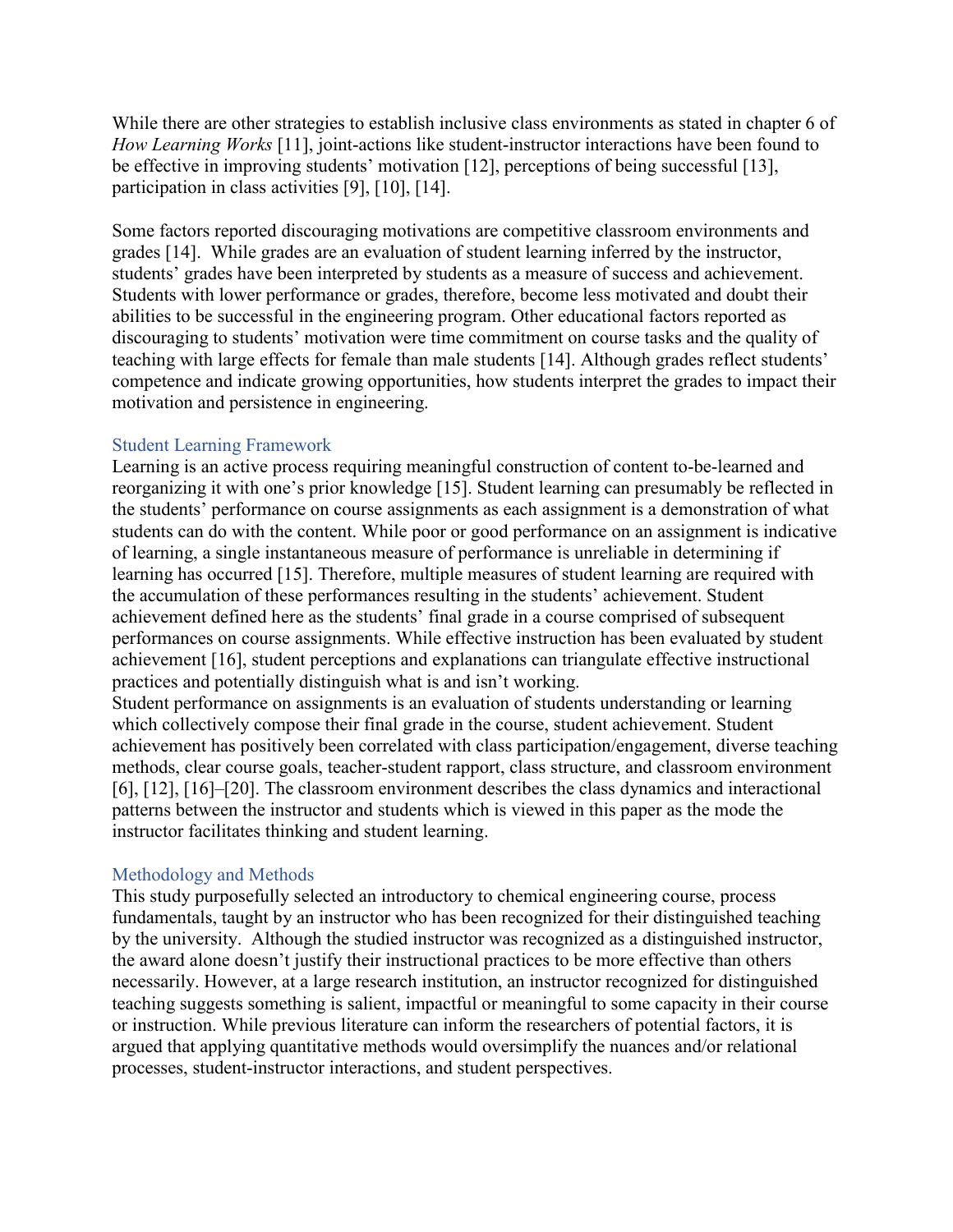Multiple methods were utilized to gather evidence to identify effective instructional and learning strategies. An ethnographic approach was taken to assess explain the culture of the classroom via observations. The classroom observations served to inform the survey items while a survey was developed to capture the students' experiences. The survey contained multiple items capturing a range of student perceptions followed by semi-structured interviews to corroborate students' responses from the survey. From the survey results, students were selected based on their survey responses. The student perceptions from the survey responses would be followed up by a semistructured interview to corroborate their self-reported responses to the survey.

## Course Description

The instructor is a clinical track faculty member at a large research institution. Clinical track faculty members are contracted by each department with future appointments being contingent on teaching success. The site being studied is a college level course where newly accepted discipline students must successfully complete the course before proceeding to later courses. The studied population comprised of 44 of 46 newly admitted chemical engineering students. Since the students are newly admitted into the program, they may be considered novices in discussing topics in the subject domain.

## **Methods**

While the data analysis is ongoing, the survey questions had a 4-Likert scale to measure students' perceptions. Most survey questions utilized a 4-item Likert scale from Strongly Disagree, Disagree, Agree, to Strongly Agree. Multiple items asked students about the classrooms' environment, activities and interactions as well as self-efficacy. 42 of the 46 undergraduate chemical engineering students consented to participate in the study. A closedended survey was administered to participants with a 52% response rate.

## Preliminary Results

74% of the responding students indicated the homework and in-class worksheets were most conducive to their learning while reading the textbook was perceived by 60% of the respondents as the least effective learning strategy. All student responses agree (~77% strongly agree) that the class was structured in a way that fostered learning which developed their problem-solving skills  $(-60\%$  strongly agree).

- in-class activities to be most in learning and understanding concepts
- the instructor structured class inviting of student participation and engaging

All of the undergraduate chemical engineering students agreed they had developed problemsolving skills from the course with 95% feeling confident in applying what they learned in the course to future chemical engineering coursework.

## Future work

While multiple students were recruited, only one student agreed to participate in an interview. A semi-structured protocol was used to allow for the student to elaborate on their survey responses and learning experiences. The interview will be transcribed and holistically coded for a broad understanding of experiences.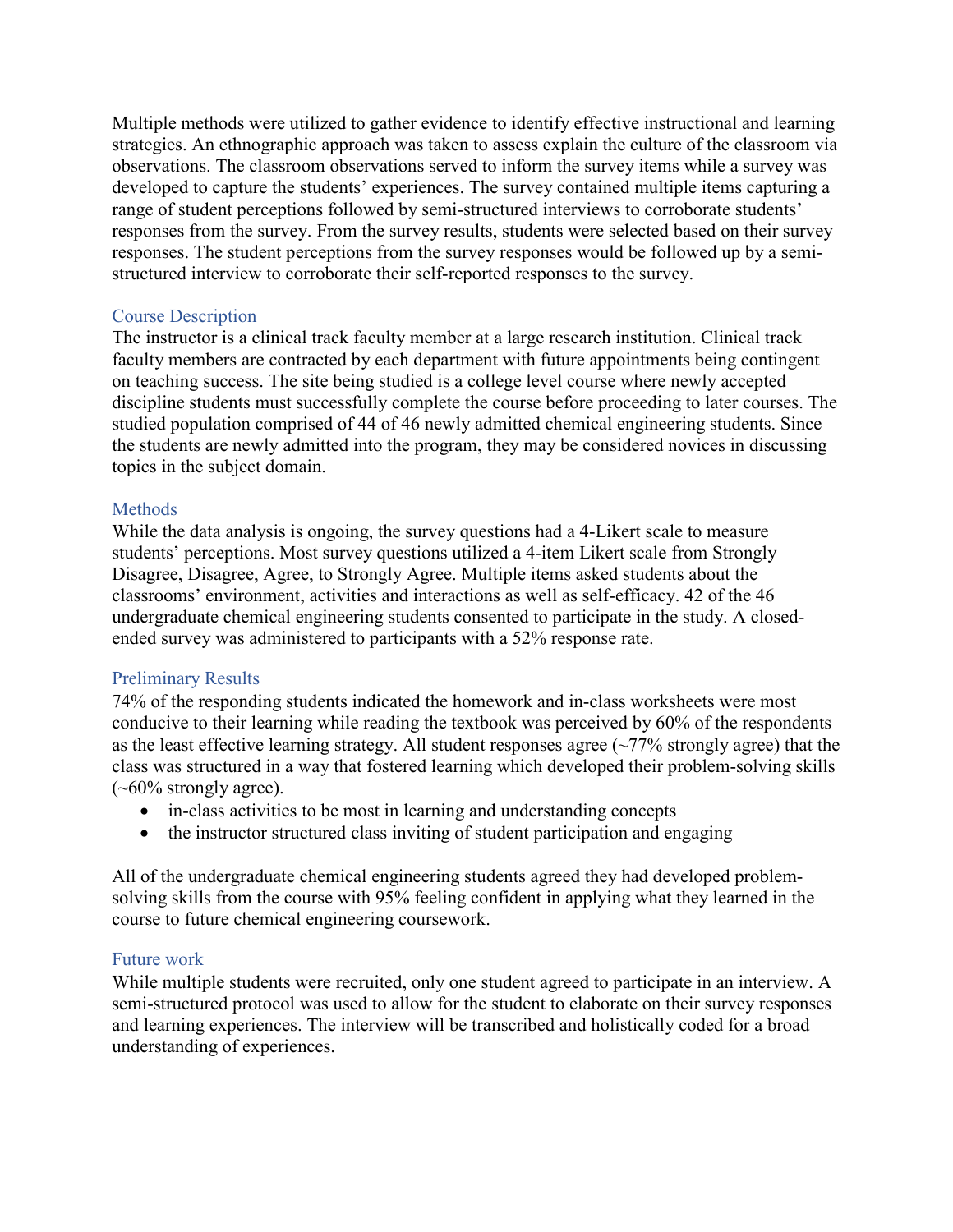#### Work Cited

- [1] "NSF Science and Engineering Indicators: 2012 Data.gov," 2012.
- [2] National Science Foundation and National Center for Science and Engineering Statistics, "Women, Minorities, and Persons with Disabilities in Science and Engineering: 2017: (558442013-001)." American Psychological Association, 2017.
- [3] E. T. Pascarella and P. T. Terenzini, *How college affects students: A third decade of research (Vol. 2)*. San Francisco: Jossey-Bass, 2005.
- [4] "Framework for Evaluating Impacts of Broadening Participation Projects," 2009.
- [5] S. Freeman *et al.*, "Active learning increases student performance in science, engineering, and mathematics," *Proc. Natl. Acad. Sci.*, vol. 111, no. 23, pp. 8410–8415, Jun. 2014.
- [6] H. Pedrosa de Jesus, P. Almeida, J. J. Teixeira-Dias, and M. Watts, "Where learners' questions meet modes of teaching," *Res. Educ.*, no. 78, p. 1, 2007.
- [7] R. M. Felder, "How students learn: adapting teaching styles to learning styles," in *Proceedings Frontiers in Education Conference*, 1988, pp. 489–493.
- [8] S. C. H. Chan, J. C. L. Wan, and S. Ko, "Interactivity, active collaborative learning, and learning performance: The moderating role of perceived fun by using personal response systems," *Int. J. Manag. Educ.*, vol. 17, no. 1, pp. 94–102, 2019.
- [9] G. D. Kuh, T. M. Cruce, R. Shoup, J. Kinzie, and R. M. Gonyea, "Unmasking the Effects of Student Engagement on First-Year College Grades and Persistence," *J. High. Educ.*, vol. 79, no. 5, pp. 540–563, Sep. 2008.
- [10] R. M. Carini, G. D. Kuh, and S. P. Klein, "Student Engagement and Student Learning: Testing the Linkages\*," *Res. High. Educ.*, vol. 47, no. 1, pp. 1–32, Feb. 2006.
- [11] S. A. Ambrose, M. W. Bridges, M. DiPietro, M. C. Lovett, M. K. Norman, and R. E. Mayer, *How Learning Works: Seven Research-Based Principles for Smart Teaching*. Hoboken, UNITED STATES: John Wiley & Sons, Incorporated, 2010.
- [12] L. Anderman, C. E. Andrzejewski, and J. Allen, "How Do Teachers Support Students' Motivation and Learning in Their Classrooms?," *Teach. Coll. Rec.*, vol. 113, no. 5, pp. 969– 1003, 2011.
- [13] S. A. Bjorklund, J. M. Parente, and D. Sathianath, "Effects of Faculty Interaction and Feedback on Gains in Student Skills," *J. Eng. Educ.*, vol. 93, no. 2, pp. 153–160, Apr. 2004.
- [14] C. T. Amelink and P. S. Meszaros, "A comparison of educational factors promoting or discouraging the intent to remain in engineering by gender," *Eur. J. Eng. Educ.*, vol. 36, no. 1, pp. 47–62, Mar. 2011.
- [15] L. Fiorella and R. E. Mayer, "Eight Ways to Promote Generative Learning," *Educ. Psychol. Rev.*, vol. 28, no. 4, pp. 717–741, Dec. 2016.
- [16] K. Grygoryev and S. Karapetrovic, "Tracking Classroom Teaching and Learning: An SPC Application," *Qual. Eng.*, vol. 17, no. 3, pp. 405–418, Jul. 2005.
- [17] B. Johnson-Farmer and M. Frenn, "Teaching Excellence: What Great Teachers Teach Us," *YJPNU J. Prof. Nurs.*, vol. 25, no. 5, pp. 267–272, 2009.
- [18] C. K. Vivekmetakorn and M. Thamma, "Teacher Questioning from a Discourse Perspective," *LEARN J. Lang. Educ. Acquis. Res. Netw.*, vol. 8, no. 1, pp. 63–87, Jun. 2015.
- [19] D. L. Roorda, H. M. Y. Koomen, J. L. Spilt, and F. J. Oort, "The Influence of Affective Teacher–Student Relationships on Students' School Engagement and Achievement: A Meta-Analytic Approach," *Rev. Educ. Res.*, vol. 81, no. 4, pp. 493–529, Dec. 2011.